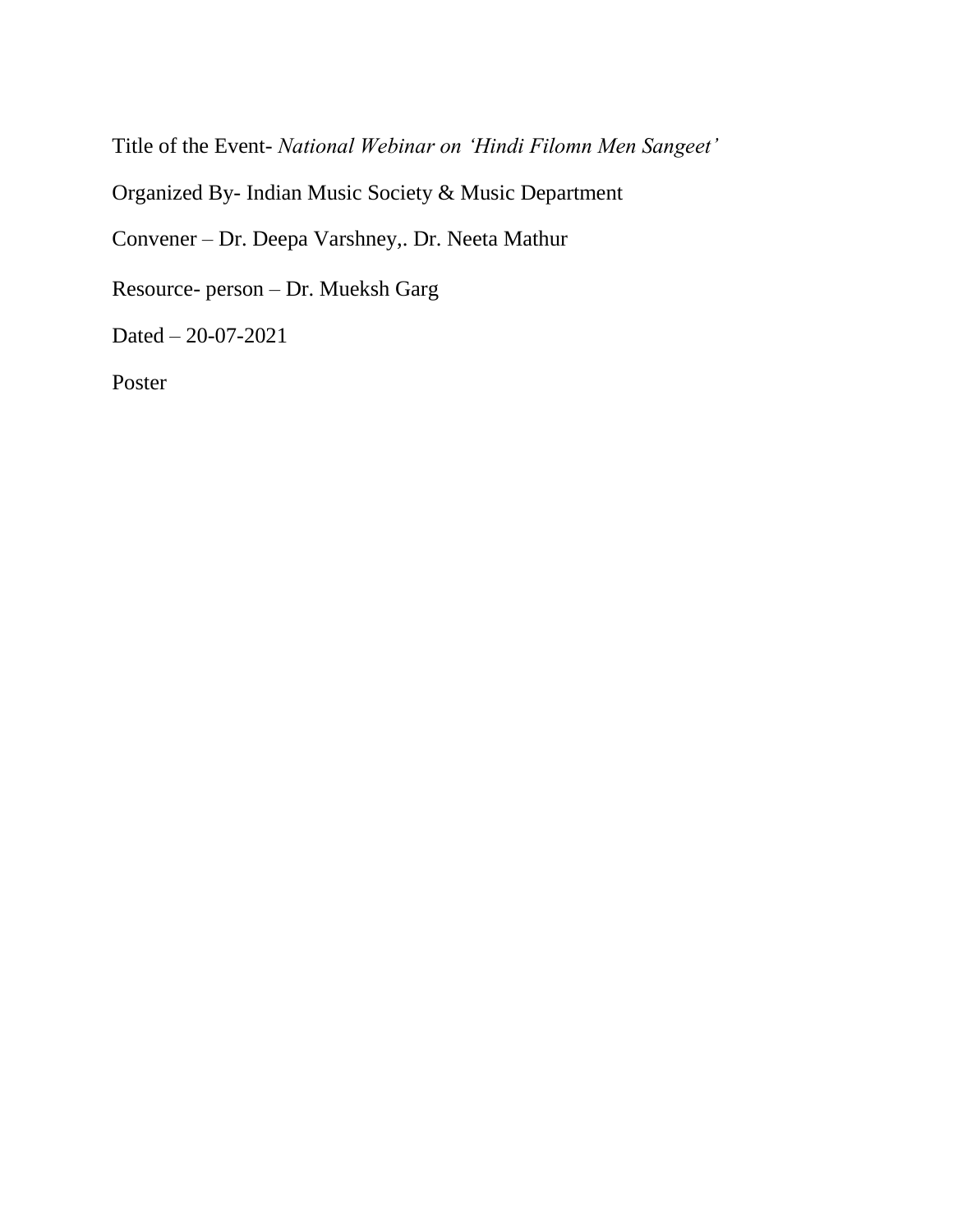

*VIVEKANANDA COLLEGE* 



(NAAC Accredited 'A' Grade) University of Delhi

**MUSIC DEPARTMENT & INDIAN MUSIC SOCIETY CELEBRATES** 

> **75 Years of India's Independence: Azadi ka Amrut Mahotsav**

**By Organising A National Webinar On** 

' हिंदी फिल्मों में संगीत '



**Resource Person** 

**Dr. Mukesh Garg** 

**EMINENT MUSICOLOGIST & EX-FACULTY (DELHI UNIVERSITY)** 

On

## TUESDAY,20TH JULY,2021, AT 12:00 PM

Link - https://meet.google.com/rvx-twkq-pqn

## **CONVENOR**

DR. NEETA MATHUR (Associate Professor) DR. DEEPA VARSHNEY (Assistant Professor) **DR. HINA NANDRAJOG** (OFFICIATING PRINCIPAL)

**PATRON** 

Student Coordinators - SANJEEVANI (7011586236) MUSKAN (8929685618)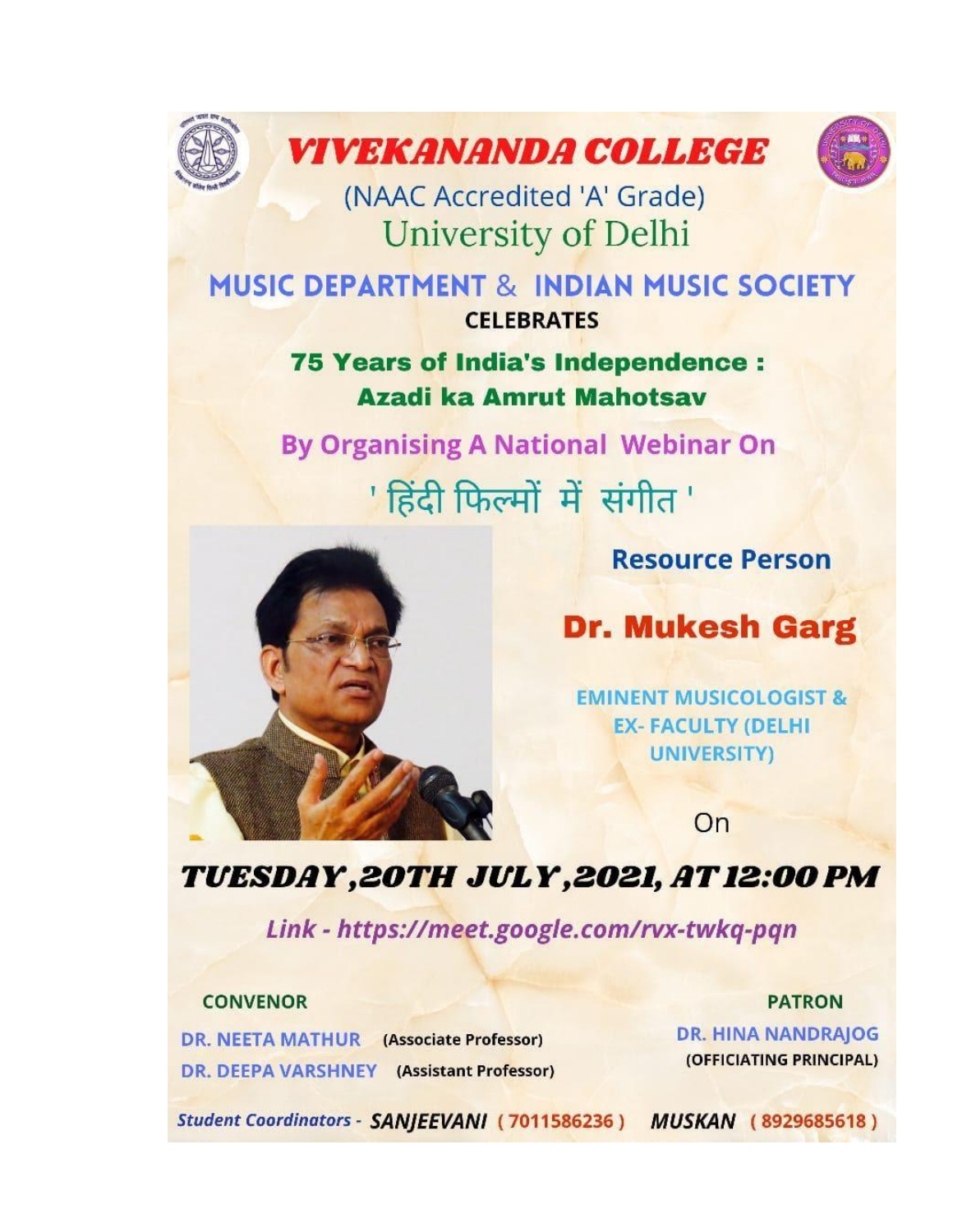Music Department and Indian Music Society- Dhwani of Vivekanand College,University of Delhi celebrates 75 years of India's Independence: Azadi ka Amrit Mahotsav by organizing a National Webinar on "हिंदी फिल्मों में संगीत" on 20th July, 2021 By Dr. Mukesh Garg, eminent musicologist and ex-faculty, Department of music and fine art, Delhi University. Dr. Deepa Varshney and Dr.Neeta Mathur were the convenor of the webinar.

The motive of webinar was to highlight the importance of music in Hindi films. Dr. Mukesh Garg explained how music plays its role in developing feelings, thoughts, connecting people of different backgrounds and soothing the mind of the people, in his speech he told how the music ties each other in a single thread. He appreciated the lyrics of the old music by quoting some songs like "na manu re na manu re, dagabaz tori batiya" song was originally sung by Lata Mangeshkar. The playback singers such as 'Lata Mangeshkar, Hemant Kumar, Asha Bhonsle, Kishor Kumar and Mohhamad Rafi were the mainstay of that time. He expressed his concern about the changing music in modern times. Earlier songs were successful eliciting emotions of love, sadness, happiness, joy. But now, music is losing its golden image. Modern music degenerated into sleaziness and vulgarity. The music of previous era was more beautifully organised but with the change of time, taste and aptitude of people also got changed. So people are enjoying rock songs and this is degrading the quality of music. To maintain the beauty of music a little change is required.

At last, speaker was thanked for delivering such an informative and enlightening speech.

|         | Muskan Chaudhary Gujj. | ∖™ດ                     | Maya lak               | $\leftarrow$ | About this call     |          |                       | $\leftarrow$               | About this call     |                                 | $\leftarrow$          | About this call        |           |                       |
|---------|------------------------|-------------------------|------------------------|--------------|---------------------|----------|-----------------------|----------------------------|---------------------|---------------------------------|-----------------------|------------------------|-----------|-----------------------|
| W.      |                        | <b>ML</b>               | ML Bhatnagar           |              | People              | Info     |                       |                            | People              | Info                            |                       | People                 | Info      |                       |
|         | 4917 swar kamal        |                         |                        |              | Sampson David       | 啓        | ÷                     |                            | Ravi Sharma         | 15                              |                       | Dr. Mukesh Garg        | $\bullet$ | $\vdots$              |
| $A_{c}$ | Aditi Sharma           |                         | Monalisa Jash          | $\mathbf{G}$ | sandeep singh       | 岑        | ÷                     | $R_{\perp}$                | Renu Gupta          | 1/2                             | -24                   | Dr.Amardeep sharma     | 岑.        | ÷                     |
|         | AGAMANI GARAI SAR      | $\mathbf{m}_{\alpha}$   | monisha banerjee       | S.           | Sangita Yadav       | 岑        | ÷                     |                            | Richa Jain          | 岑                               |                       | Fiza Khan              | 学         | $\ddot{\ddot{\cdot}}$ |
| 9.      | Alankar Singh          | $\mathsf{n}$            | neeru malik            |              | Sanjeevani Ambashta | ざ        | $\ddot{\ddot{\cdot}}$ | R                          | Rishabh Mehra       | H.                              | $\mathfrak{g}$        | gajender               | 25        | $\ddot{\ddot{i}}$     |
|         | Ambika Arora           | $\mathbf{v}$            | Neeta Mathur           | <b>STAR</b>  | sarthak nirwal      | H        | ÷                     |                            | Rita Paul           | H.                              | e.                    | gautam khosla          | 岑         | ÷                     |
|         | apeksha laxman         | $N_{\rm cl}$            | Nivedita Singh         | В.           | Seema Mundra Saboo  | 岑        | $\vdots$              |                            | Saba nawaz Malik    | 岑                               | G,                    | Gurinder Harnam Sin    | 岑         | ÷                     |
|         |                        | <b>RA</b>               | pallavi singh rajput   |              | shivansh mishra     | H.       | $\vdots$              |                            | Sambhav Players     | 25                              | CO.                   | Himanshu Shekhar       | H.        | $\ddot{.}$            |
|         | chandrani Basu         |                         | PRIYANKA MONDAL        |              | Simarpreet Kaur     | H.       | š                     |                            | Sampson David       | 25                              | Η,                    | Hina Nandrajog         | 岑         | $\colon$              |
|         | charu khanagwal        | œ.                      |                        |              | Suniti Datta        | 岑        | ÷                     | $\mathcal{R}_{\mathbf{z}}$ | sandeep singh       | 15                              | ( i )                 | ikra quereshi          | 岑         | $\vdots$              |
|         | Dilip Jaiswal          | $\mathsf{P}_\mathsf{c}$ | Priyansha Rana         | ( s.         | Swati Singh         | H.       | $\ddot{\phantom{a}}$  | $\mathsf{S}$               | Sangita Yadav       | 岑                               | ut.                   | Jyoti Bansal           | 1/5       | ÷                     |
|         | Dipam Dey              |                         | Raavi Kamboj           |              | <b>Taru Priya</b>   | 25       | $\vdots$              |                            | Sanjeevani Ambashta | H.                              | J,                    | Jyotishka Basu         | 学         | ÷                     |
|         | Dr Sonam Seth          |                         | Rahul Prakash          | t er         | Vamika Sharma       | <b>Z</b> | $\vdots$              |                            | sarthak nirwal      | $\frac{\partial f}{\partial x}$ |                       | Lawanya Kirti Singh 'K | 岑         | ÷                     |
|         | Dr. Deepa Varshney     | $R_{\rm c}$             | Rajnandini gahlot Vais | q.           | Yojna Kalia         | ざ        | $\vdots$              | Æ.                         | Seema Mundra Saboo  | 15                              | $\left( \cdot\right)$ | Librarian VNC          | 15        |                       |
|         |                        |                         | Ravi Sharma            |              | भैरव अंचल           | H        |                       |                            | shivansh mishra     | 岑                               | (M)                   | Maya Tak               | $Z'$      |                       |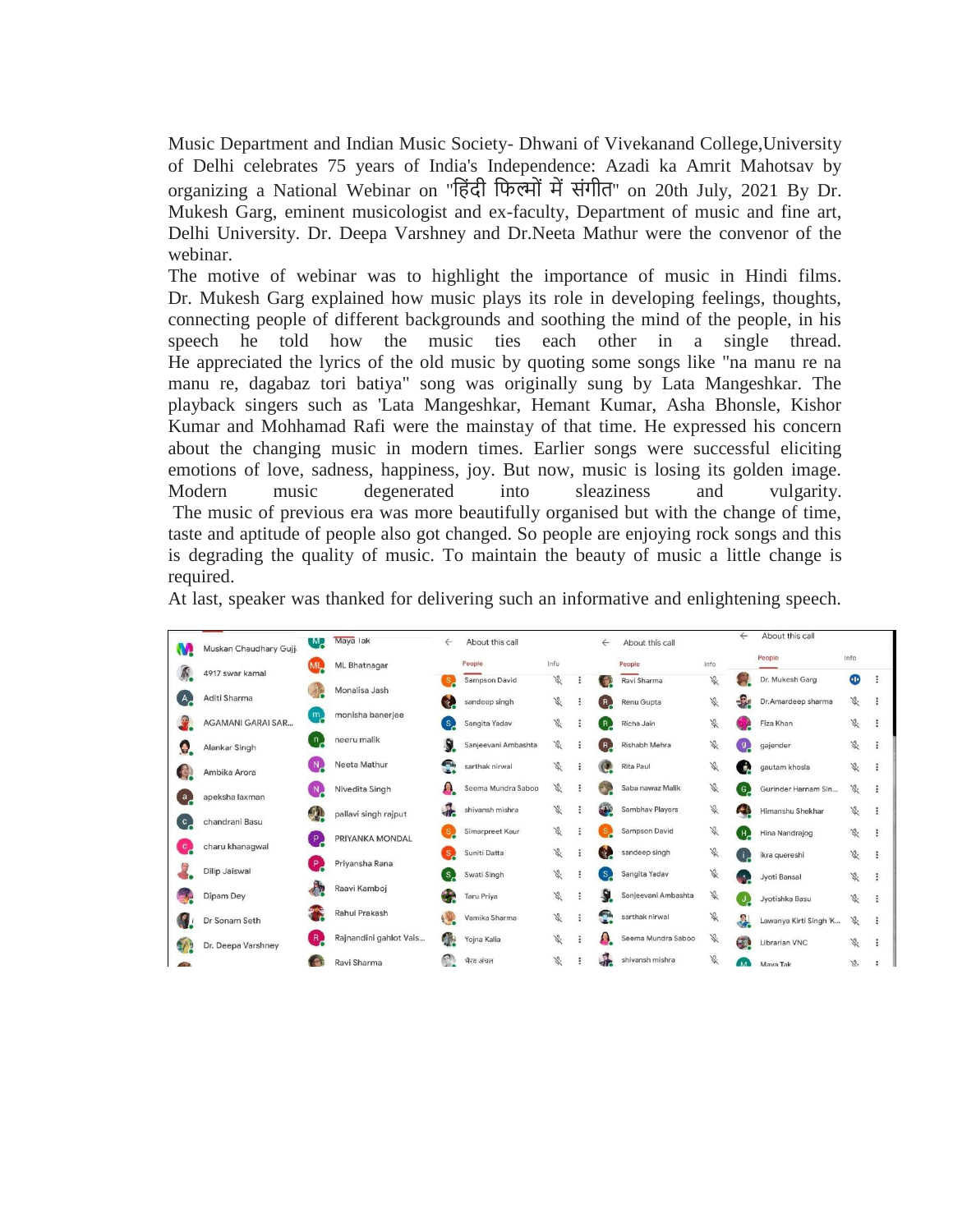